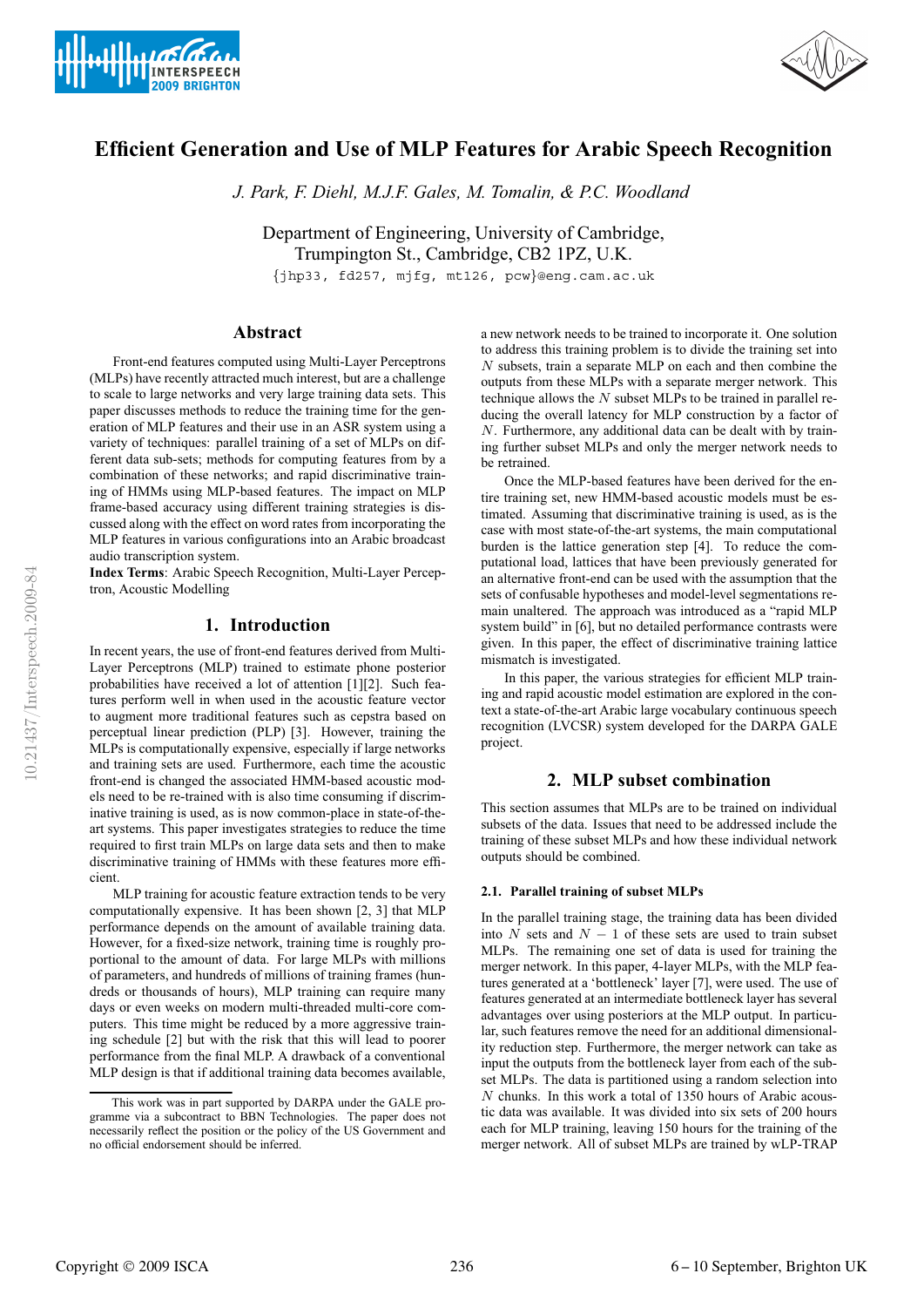input feature used in [3][6]. Frame accuracies are given for each of the 200 hours subset MLPs in Table 1 and all subset networks give similar results.



Figure 1: Configuration of the combination MLP.

## **2.2. Merger network to combine MLP outputs**

Once the subset MLPs have been trained, the merger network must be designed. Since bottleneck features will be used as the input, it is convenient to use another MLP to combine these sets of features.

There are several options for designing the merger MLP including the level of complexity and the number of hidden layers. In preliminary experiments, it was found that using a 4-layer bottleneck merger network was unnecessary and didn't outperform a much simpler 3-layer merger MLP, where the hidden layer is again a bottleneck structure. The size of the input layer of merger MLP depends on the number of subset MLPs and the size of their bottleneck layers. The size of the second bottleneck layer will determine the final number of MLP features and the third layer corresponds to the number of phones since the networks are trained to estimate phone posterior probabilities. This simple network can be trained very rapidly in comparison with the other networks in the system. Figure 1 presents the overall network structure for the combination network.

## **2.3. Selecting bottleneck output as input of merger**

In order to train the merger network, an appropriate output of subset MLPs must be selected as input of merger network. As briefly mentioned subsection 2.1, taking bottleneck outputs as input of merger network has an advantage over phone posterior outputs in terms of dimensionality reduction. In this paper, one further option for selecting the bottleneck output is explored in which the bottleneck output from either before or after the sigmoid activation function is used. If the output is taken before the sigmoid, it is passed, after mean and variance normalisation, to the merger network ('Lin Output Merger', LOM). In this case, the inputs to the merger network are unbounded, and it was found to lead to some features with relatively small variances within the HMM acoustic models. The alternative to to take bottleneck outputs after the sigmoid activation functions from the subset MLPs ('Sig Output Merger', SOM). In this case no mean and variance normalisation is performed as these features are already bounded between zero and one. These sigmoid output features make training of merger network simple and perhaps handle outliers better than the LOM approach.

| MLP config.       | Training data     | Train Acc. | Test Acc. |
|-------------------|-------------------|------------|-----------|
|                   | 1350hr            | 69.51%     | 65.61%    |
|                   | $1350hr$ big      | 71.37%     | 67.57%    |
|                   | 200hr set $#1$    | 68.77%     | 63.92%    |
|                   | 200hr set $#2$    | 68.54%     | 63.66%    |
| <b>Bottleneck</b> | 200hr set $\#3$   | 68.69%     | 63.86%    |
|                   | 200hr set $#4$    | 68.74%     | 63.91%    |
|                   | 200hr set $#5$    | 68.53%     | 63.71%    |
|                   | 200hr set #6      | 68.33%     | 63.32%    |
| <b>LOM</b>        | 150 <sub>hr</sub> | 68.86%     | 65.42%    |
| SOM               | 150 <sub>hr</sub> | 69.57%     | 66.09%    |

Table 1: Frame accuracies for the 1350 hours, 200 hours MLPs, and for the merger MLPs of the combination networks.

## **2.4. Evaluation of MLP frame accuracies**

Table 1 contrasts a single MLP network trained on 1350 hours of audio with the 6 subset MLPs each trained on 200 hours of data. All these networks had 475 features in the input layer, 3500 hidden nodes, a bottleneck layer with 26 features. A further single MLP '1350hr big' was trained with double the size of hidden layer (7000 nodes). The 200hr networks have an approximately 1.8% lower frame accuracy than the 1350hr network. However, combining the 200hr networks reduces the performance gap. Though the LOM configuration still performs 0.1% absolute poorer than the 1350hr network, the SOM configuration outperforms the 1350hr network by 0.5% in absolute frame accuracy. As the SOM performs better than the LOM network the LOM is not further used for this work. Finally, comparing the 1350hr big network with the SOM network, an additional gain of approximately 1.5% in absolute testset frame accuracy is found.

For both acoustic model training and decoding, the data needs to be fed-forward through the MLPs. For the combination networks, this is computationally more expensive than for the single network. However, the computational load of this forward pass is quite small compared with either training the networks or to decoding. The parallel network build reduced the elapsed training time from 288 hours for a 3500 hidden node MLP, 720 hours for the larger 7000 hidden node network to a total of 60 hours (including data feed-forwarding) for training the subset MLPs and the combination network.

## **3. Rapid MLP system build**

State-of-the-art LVCSR systems typically make use of discriminative training schemes such as Minimum Phone Error (MPE) training [5], and these often use lattices as a compact representation of all possible competing paths. The lattice paths will depend on the form of the acoustic models being used. Changing the acoustic front-end may change the set of paths, and may therefore have a significant impact on discriminative training methods. Incorporating MLP-features at the acoustic front-end should require new lattices. However, this is computationally expensive as thousand of hours of training data might be used in a large system.

To address this, a 'fast' build was proposed in [6]. The MLP features were constrained to share as much of the standard PLPfeature configuration as possible. The acoustic models, which used PLP+MLP-features or pure MLP-features, used the same decision tree and linear feature-transform as the underlying PLPsystem. As a starting point *single-pass retraining* (SPR) from the standard PLP-system to the PLP+MLP-system was used to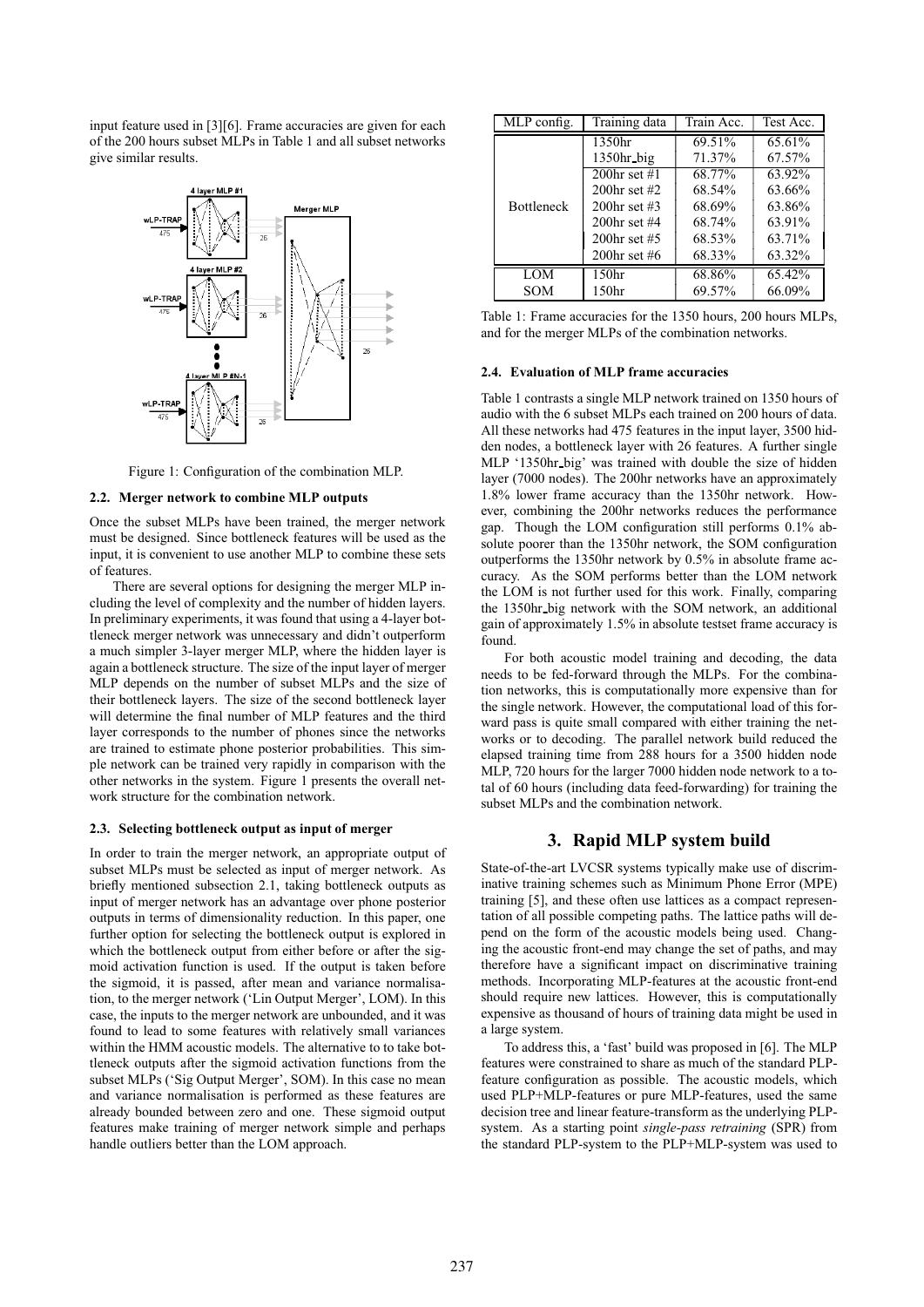

Figure 2: Normalised expected phone accuracies for different MPE training schedules.

make the lattices more appropriate. For the discriminative training stage, the PLP+MLP-system share lattices from the PLPsystem. The main training steps are described in [6].

The 'fast' system performance was compared to 'semi-fast' and 'rebuild' approaches. In case of the 'semi-fast' system, the original lattices were re-phonemarked; in the 'rebuild' case they were rebuilt from scratch. The PLP+MLP<sub>1350hr</sub> front-end and the 'unadapted' decoding configuration were used (see Section 4.1). To permit a fast turn-around cycle, the training data for the acoustic models was reduced to 180 hours.

Figure 2 shows a significant improvement in terms of normalised expected phone accuracy, as computed for the MPE objective function, for the PLP+MLP systems compared to the standard PLP system. However, the difference between the PLP+MLP-systems is small.

| System     |                             |           | WER   |       |
|------------|-----------------------------|-----------|-------|-------|
| Training   | Front End                   | Lattices  | dev07 | dev08 |
| <b>MPE</b> | PL P                        | Original  | 20.5  | 22.8  |
|            | $PLP+MLP$ <sub>1350hr</sub> | Fast      | 17.7  | 20.0  |
|            |                             | Semi-fast | 17.7  | 19.9  |
|            |                             | Rebuild   | 17.7  | 19.9  |

Table 2: Contrast of the 'fast', 'semi-fast', and 'rebuild' training procedures, (WER in %).

Table 2 shows that all three systems achieve nearly identical performance. This indicates that the mismatch in the front-end between the models used for lattice generation and for model reestimation doesn't harm the final model quality. Therefore, for all further experiments the 'fast' system build was used to build PLP+MLP models.

# **4. Experiments**

#### **4.1. System Description**

Graphemic and phonetic systems based on the 36 graphemes and 39 phonemes (including 3 short-vowels) were built as baseline Arabic PLP-based acoustic systems [8]. These used a 39 dimensional PLP-based front-end that was derived using 13 dimensional PLP, including the Cepstra with first, second and third delta parameters followed by an HLDA projection from 52-dimensions down to 39-dimensions. Cepstral mean normalisation was applied. The baseline system used approximately 1500 hours of acoustic training data. Cross-word decision-tree state-clustered triphones were built with about 9000 states and an average of 36 components per state. MPE was used for discriminative training. Both gender-independent (GI) and genderdependent (GD) models were then constructed for evaluating cross-adaptation performance.

Two decoding configurations are used, 'unadapted' and 'adapted'. 'Unadapted' is a simple 1-pass with a trigram LM and no acoustic model adaptation. 'Adapted' is a 3-pass decoding (P3). The first two passes implement lattice generation and lattice rescoring with a four-gram LM. Pass three performs acoustic lattice rescoring, applying constrained Maximum Likelihood Linear Regression (MLLR) followed by lattice-MLLR and Confusion Network (CN) decoding. Further details on the training and decoding configuration can be found in [9].

Four different network configurations are investigated: the single bottleneck MLP trained on 1350 hours data (MLP<sub>1350hr</sub>), a 200 hours subset MLP  $(MLP_{200hr})^1$  the double-sized hidden layer bottleneck MLP trained on 1350 hours data(MLP<sub>1350hr</sub> big) and the 1350 hours network combination configurations with the sigmoid output merger (MLP<sub>SOM</sub>).

The system performance was evaluated on three testsets dev07 (2.58 hours), dev08 (3.04 hours) and a set not used for development eval07<sup>2</sup> (2.85 hours). All testsets consist of Broadcast News/Conversation style data. The LM was trained using approximately 1G words. 24 source-specific components (4 STT acoustic data sets, 6 newswire sources, and 14 webdata sets) are built and merged. Out-of-vocabulary (OOV) rates for the 350k wordlist and the testsets are approximately 1.2%.

#### **4.2. Unadapted decoding results**

In a first test series the use of MLP features is evaluated within the 'unadapted' decoding setup applying ML and MPE trained acoustic models. Table 3 gives results comparing a PLP based system with four PLP+MLP systems and a pure MLP system.

On the ML stage all PLP+MLP systems exhibit reductions in WER of 11.3%-16.7% relative compared to the PLP system.  $PLP+MLP_{1350hr}$  outperforms  $PLP+MLP_{200hr}$  but is itself outperformed by PLP+MLP $_{\text{SOM}}$  and PLP+MLP<sub>1350hr</sub> big. This indicates that an improved system performance can be obtained by applying more network parameters and by using more acoustic data for network training.

| System     |                                            | WER   |                    |       |  |
|------------|--------------------------------------------|-------|--------------------|-------|--|
|            |                                            | dev07 | eval <sub>07</sub> | dev08 |  |
|            | PL P                                       | 21.1  | 22.9               | 25.1  |  |
| ML         | MLP <sub>1350hr</sub>                      | 20.2  | 21.2               | 22.6  |  |
|            | $\overline{\text{PLP+MLP}_{200\text{hr}}}$ | 18.7  | 20.1               | 21.6  |  |
|            | $PLP+MLP_{1350hr}$                         | 18.6  | 19.8               | 21.2. |  |
|            | $PLP+MLP$ 1350hr_big                       | 18.0  | 19.5               | 20.9  |  |
|            | $PLP+MLPSOM$                               | 18.2  | 19.2               | 20.9  |  |
| <b>MPE</b> | PL P                                       | 15.8  | 17.7               | 18.8  |  |
|            | MLP <sub>1350hr</sub>                      | 16.7  | 18.0               | 18.9  |  |
|            | $\overline{\text{PLP+MLP}_{200\text{hr}}}$ | 14.7  | 15.7               | 16.9  |  |
|            | $PLP+MLP_{1350hr}$                         | 14.6  | 15.7               | 16.8  |  |
|            | PLP+MLP <sub>1350hr_big</sub>              | 14.1  | 15.7               | 16.4  |  |
|            | $PLP+MLP$ <sub>SOM</sub>                   | 14.1  | 15.6               | 16.6  |  |

Table 3: Contrast of the PLP, MLP, and the PLP-MLP front-ends for 'unadapted' decoding using graphemic models, (WER in %). In the case of MPE trained models similar patterns to ML training are found, although the gains with respect to the PLP case

<sup>&</sup>lt;sup>1</sup>The best performing 200 hours subsets MLPs.

<sup>2</sup>The GALE eval07 non-sequestered testset version is used.